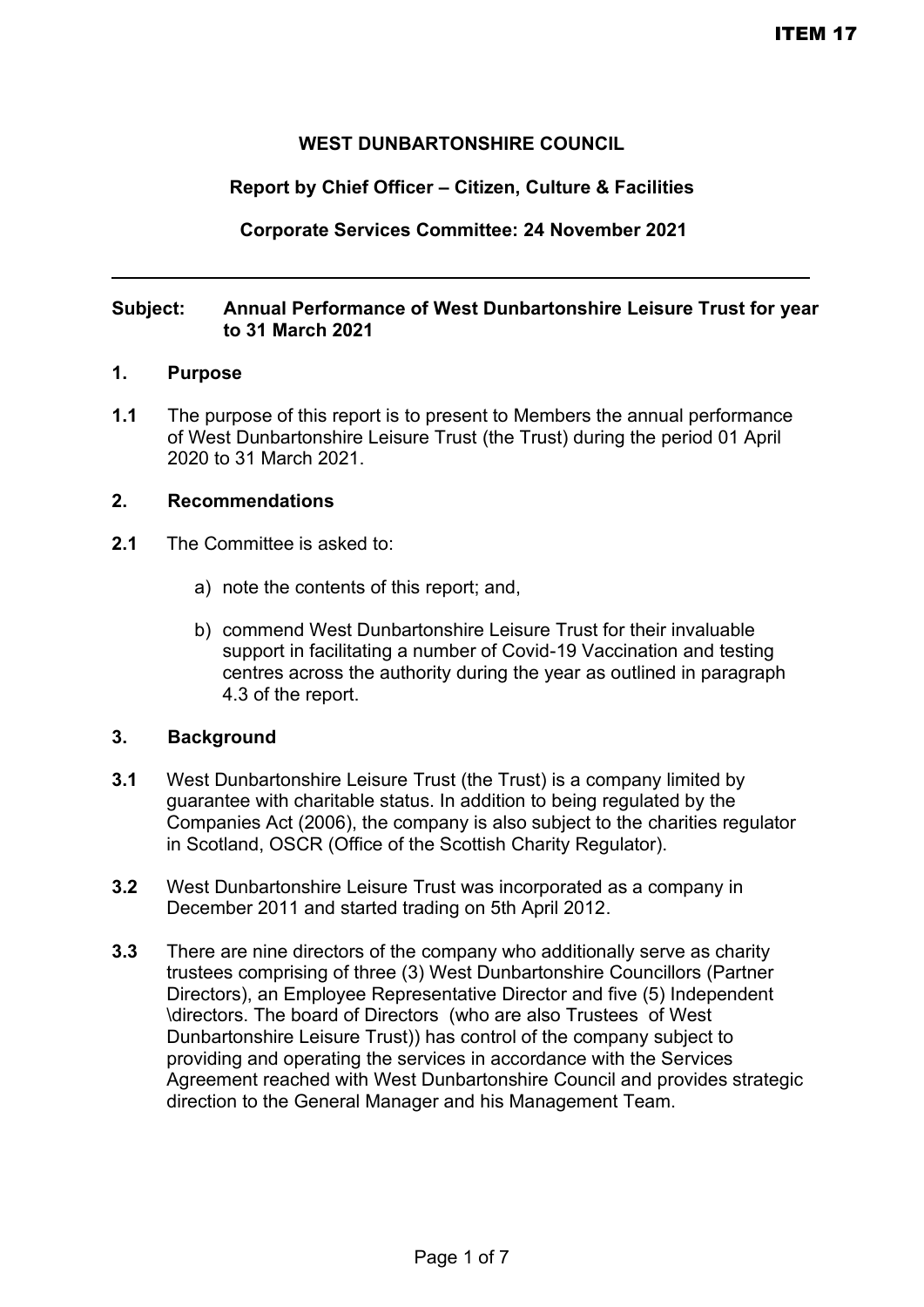- **3.4** West Dunbartonshire Leisure Trust is responsible for the strategic and operational management of West Dunbartonshire Council's Sport and Leisure Facilities, Community Facilities, Sports Development, Active Schools, for operation of Outdoor Recreation facilities and for event delivery on behalf of the Council.
- **3.5** In order to ensure that the Council meets its obligations to provide adequate provision of facilities for the residents of the area for recreational, sporting, cultural and social activities in terms of Section 14 of the Local Government and Planning (Scotland) Act 1982, there is a Services Agreement in place between the Council and the Leisure Trust. The Trust is paid a management fee for delivery of the services through an annual funding commitment. In 2020/21 the management fee paid to the Trust was £3.973m.
- **3.6** Council Officers work closely with the Trust to ensure that the organisation delivers services in line with the Council expectations. A variety of Performance Indicators have been agreed between the Leisure Trust and the Council. These cover issues such as participation, customer experience, online engagement, and financial performance. These are reported on by the Trust in their Annual Report.
- **3.7** All Scottish Charities (Trusts) are required by law to prepare annual accounts and submit these to Companies House and to the Office of the Scottish Charity Regulator (OSCR). West Dunbartonshire Leisure Trust complies with this requirement and their audited accounts are submitted accordingly. A copy of the accounts can be found within the Trust's 2020/21 Annual Report (as attached as Appendix 1) and also available to download from the Council's website.
- **3.8** This report is presented to Committee by the Chief Officer for Citizen, Culture and Facilities (CCF) who is the senior officer responsible for monitoring Trust activity on behalf of the Council.

# **4. Main Issues**

- **4.1** The timeframe of 1st April 2020 to 31 March 2021 covered by this report coincides with the emergence of the COVID-19 virus and significant periods of national lockdown and a variety of Tier Level restrictions. This has significantly impacted upon the Trust's ability to operate.
- **4.2** Trust facilities were closed for over 9 months out of 12 during 2020/21 resulting in a significant loss of income, however despite this, the Trust realised a surplus of funds for the year. The surplus was possible due to a loss of Income Grant paid to the Trust by West Dunbartonshire Council, funds obtained from the Government's Coronavirus Job Retention Scheme (Furlough) and a number of savings made by the Trust due to the imposed closure of premises/services.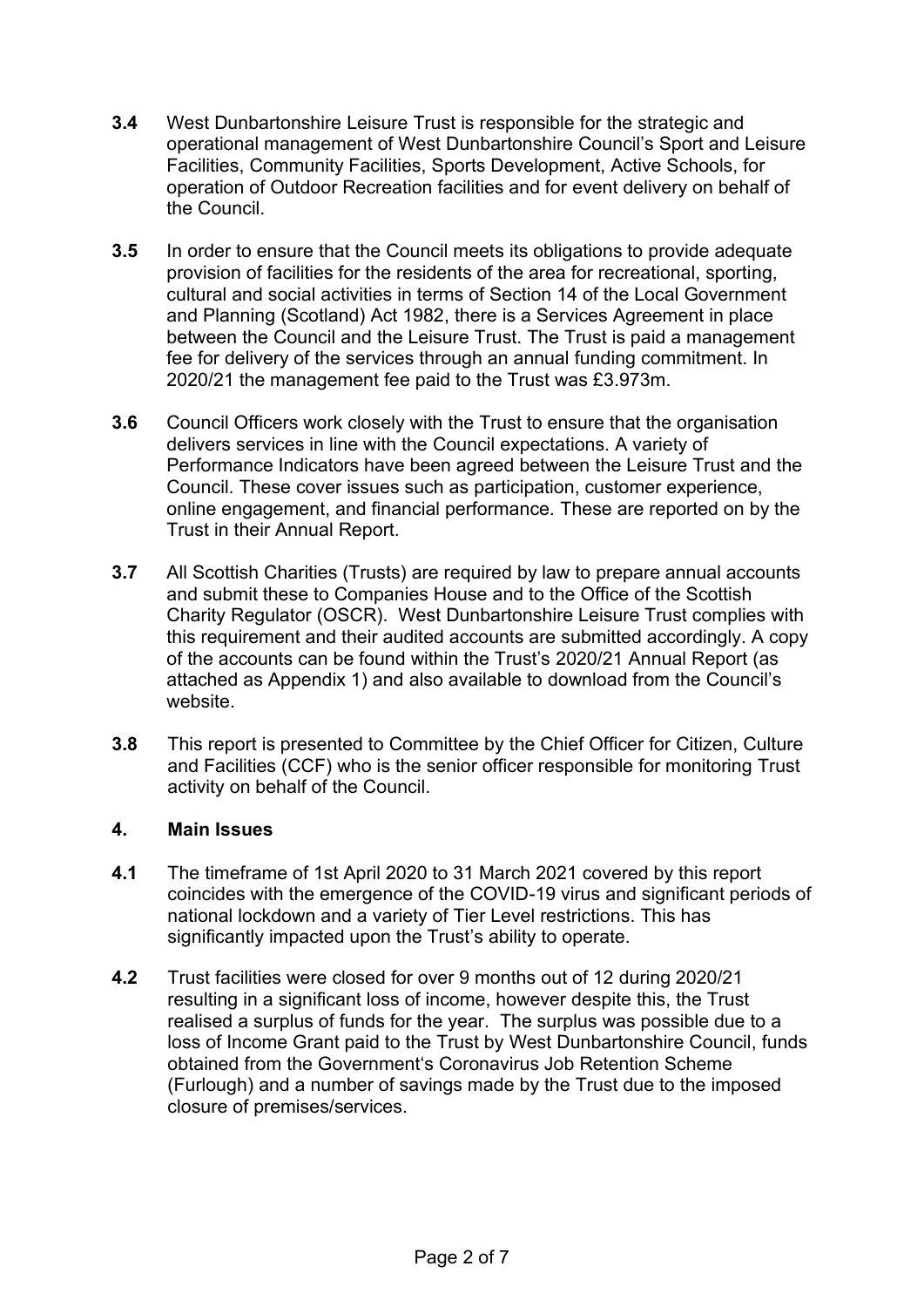**4.3** During this period the Trust was heavily involved in the Council's Covid-19 response. The Trust supported three Covid-19 Vaccination Centres – one each in Alexandria, Dumbarton and Clydebank to enable NHS employees to deliver vaccines to our residents.

The Trust also provided initial support staff to assist at these centres and also provided access to facilities to be utilised as Covid-19 Testing Centres.

### Performance Review: April 2020 to March 2021

**4.4** Due to the Covid-19 pandemic and associated lengthy closures of the Trust's facilities it is acknowledged that annual performance cannot realistically be measured against the Strategic Outcomes and associated priorities outlined on pages 9 – 14 of the Trust's Annual Report (Appendix 1).

Examples of the Strategic Outcomes and associated performance include:

- i) Financial re-investment Due to facility closures, the Trust was only able to deliver one project to the value of £11,763 of surplus funds to enhance future services. This was against a target of £200k reinvestment.
- ii) Increase participation Overall there has been an 87% reduction in attendances from last year due to facility closures.
- iii) New services and business growth Facility closures due to Covid-19 have impacted the Trust's ability during 2020/21 to launch new initiatives, develop new services and grow their business.
- **4.5** In addition to Strategic Outcomes, the Trust's delivery of services is normally measured against nationally determined Key Performance Indicators as well as a range of local performance indicators agreed with the Council.

### **4.5.1** Key Performance Indicators

These are national indicators used to compare attendances across Scotland in both Wet and Dry activities. Indicators show significant decreases in participation which is to be expected given the lengthy periods of closure and will be broadly similar to experiences of the majority of other Leisure operators across the country.

| <b>Indicator</b>                                                                                       | 2018/19<br><b>Actual</b> | 2019/20<br><b>Actual</b> | 2020/21<br><b>Target</b> | 2020/21<br><b>Actual</b> | On<br><b>Target</b> | <b>Comments</b>                                        |
|--------------------------------------------------------------------------------------------------------|--------------------------|--------------------------|--------------------------|--------------------------|---------------------|--------------------------------------------------------|
| CC <sub>1</sub><br>Wet Activities, No.<br>of attendances per<br>1,000 population for<br>swimming pools | 4,368                    | 4,387                    | 4,566                    | 399                      |                     | 91% short of target<br>and decrease from<br>last year. |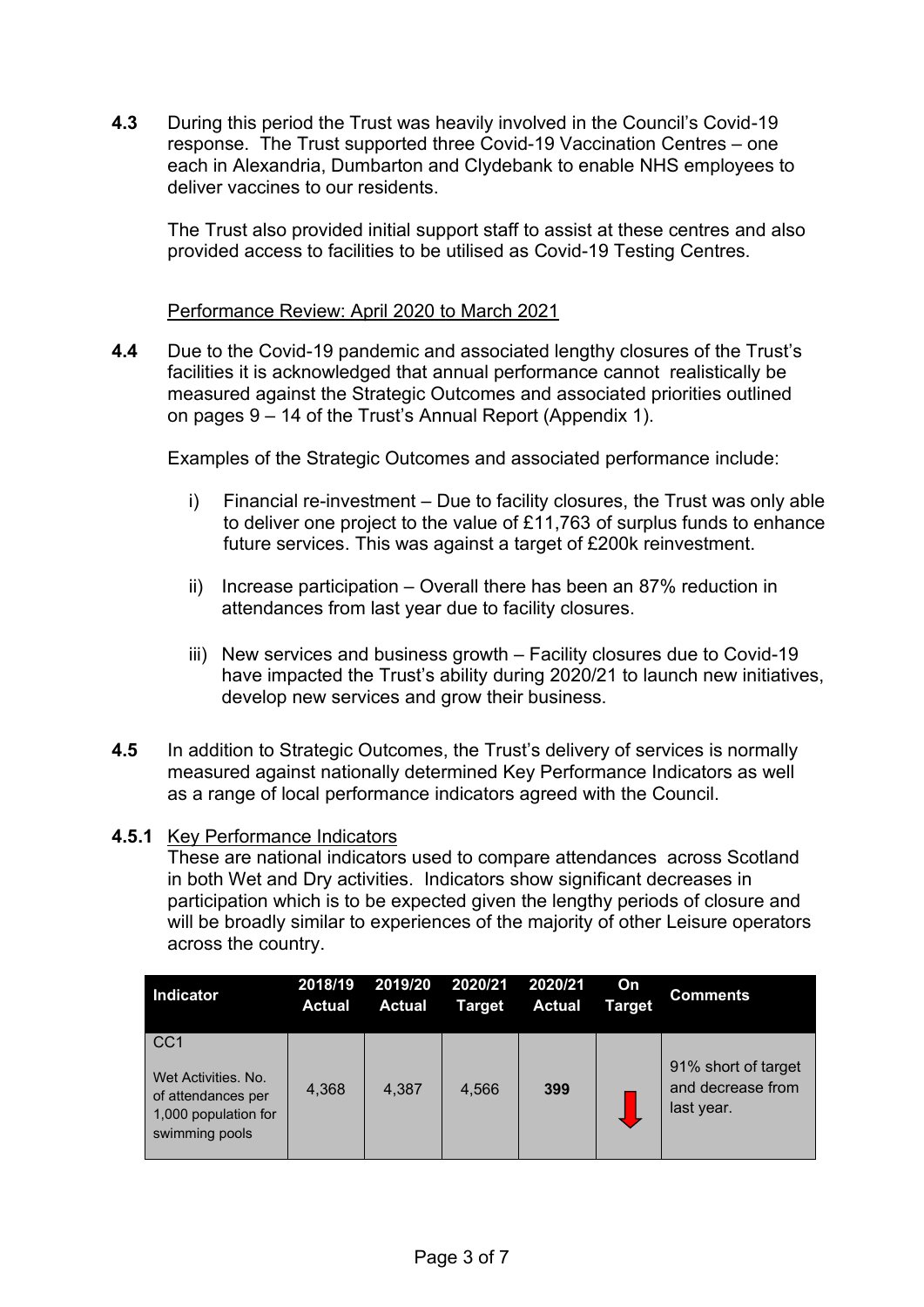| CC <sub>2</sub><br>Dry Activities. No. of<br>attendances per<br>1,000 population for<br>indoor sports &<br>leisure | 7,014         | 6,999         | 7,340         | 601     | 92% short of target<br>and a $91%$<br>decrease from last<br>year. |
|--------------------------------------------------------------------------------------------------------------------|---------------|---------------|---------------|---------|-------------------------------------------------------------------|
| <b>Overall Usage</b>                                                                                               | 1,565,8<br>90 | 1,554,5<br>02 | 1,673,3<br>50 | 201,229 | 88% short of target<br>and a $87%$<br>decrease from last<br>year. |

# **4.5.2** Local Performance Indicators

The facility closures experienced by the Trust resulted in an 87% reduction in attendances and a consequential inability to meet a significant number of Performance Indicators and being unable to successfully deliver a number of their Business Strategy priorities, for example:

- i) Direct Debit Memberships were 60% below target;
- ii) Facebook Engagement was 40% below target;
- iii) Active Schools programme was suspended therefore participation was 91% below target; and
- iv) The majority of staff were furloughed so limited employee development was undertaken as planned, however a vast amount of on-line training and development was undertaken based around the COVID pandemic.

### **4.5.3** Staff Absence

The vast majority of Trust employees were furloughed for over 9 months during 2020/21 therefore no realistic comparisons can be made against absence targets or previous years' absence.

**4.6** Financial monitoring of the Trust's performance takes place at regular monitoring meetings held between Council officers and Trust management. Financial performance is evaluated by analysing income and expenditure information as compared against the agreed budgets.

Full details of the Leisure Trust's financial performance for 2020/21 are shown at pages 15 - 17 of the Leisure Trust's Annual Report (Appendix 1) however are summarised below.

# **4.6.1** Income

The budgeted income target for the Leisure Trust in 2020/21 was £7,713,352. The actual Income achieved was £7,536,119 therefore the Trust achieved £177,233 income under budget.

Although income from sales was significantly lower than normal at only £780,707, the Trust also received investment income of £19,814 and membership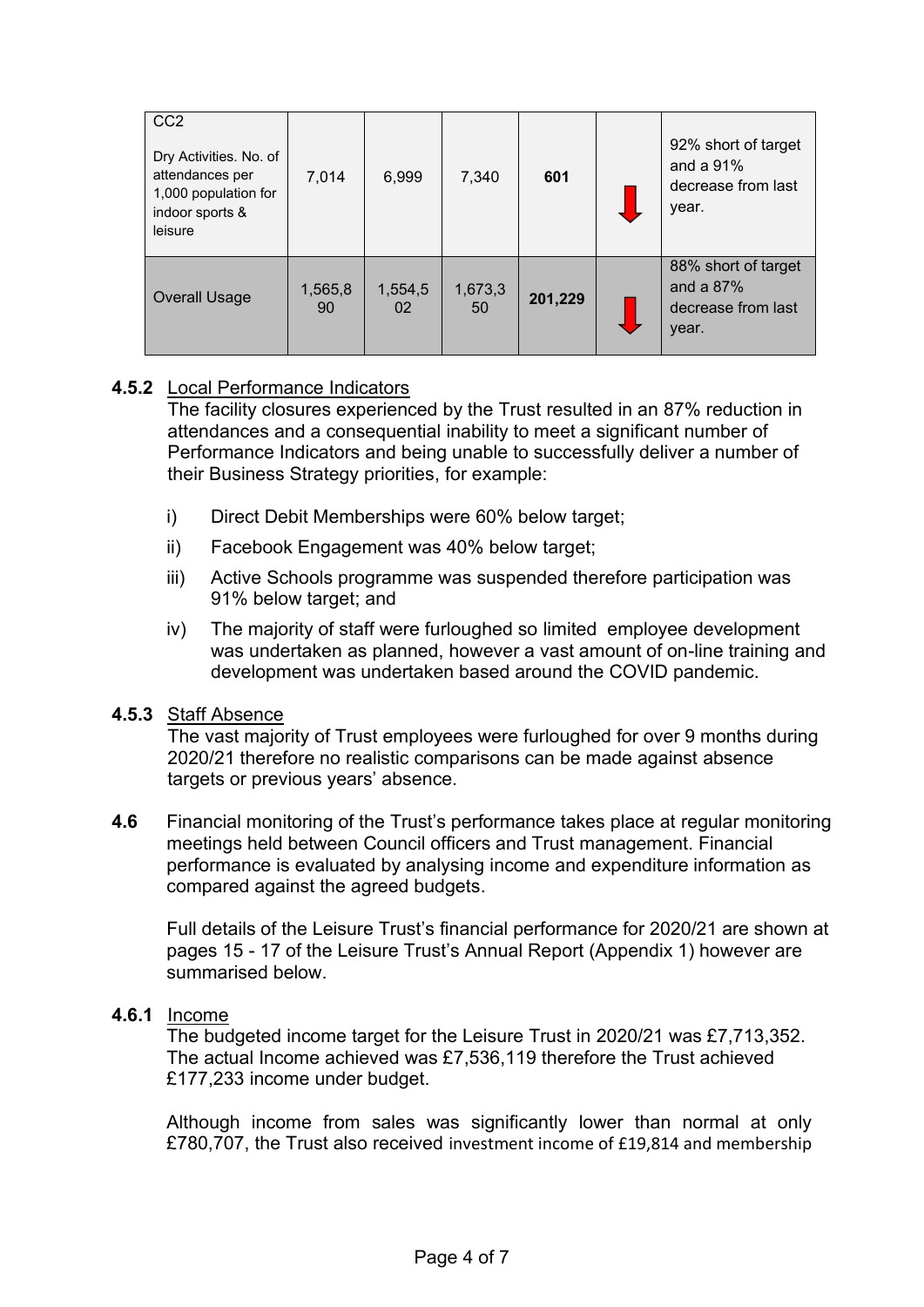fees £221,134. In addition the Trust received £3,800,212 from West Dunbartonshire Council (Management Fee) along with a grant of £434,000 to cover lost of income due to COVID and a central government grant of £2,292,252 from the Job Retention Scheme (Furlough).

### **4.6.2** Expenditure

The Trust had a budgeted expenditure figure of £7,713,352 for 2020/21 however actual expenditure was £7,063,841. This under expenditure was due to the periods of closure during the year. The principle items of expenditure were staffing, property costs, transport, administration and payments to other bodies.

#### **4.6.3** Net Year-end Financial Position

A surplus of £472,278 was generated during 2020/21 which takes into account all income generated; spend on charitable activities; and the organisation's contribution to the Pension Fund.

## **4.6.4** Reserves

The reserves policy was reviewed in 2020 by the Audit and Risk Committee and a new target of 7.5% of total expenditure was agreed by the board in November 2020. The target general reserves would be £584,000 under this policy and, as at 31<sup>st</sup> March 2021, the Trust had reserves of £1,371,156. It should however be noted that £829,000 of these reserves will be used in 2021/22 to balance the financial budget.

**4.7** This concludes the review of activity in 2020/21. The next annual review, which will be for 2021/22 will be presented to Committee approximately 12 months from now.

### **5. People Implications**

**5.1** There are no people implications relating to this report.

### **6. Financial and Procurement Implications**

- **6.1** The Trust is paid a Management Fee for delivery of the Services through an annual Funding Commitment from the Council. The Funding Commitment is identified from an annual Delivery Plan that both the Trust and Council agree, and which sets out the resources required by the Trust to deliver the Services.
- **6.2** The Trust Management Fee for 2020/2021 was agreed at £3.973m. There was no capital allocation to the Trust for 2020/21.
- **6.3** Financial monitoring to date indicates that the Trust's financial performance is in line with the agreed Funding Commitment and this is supported by the Trust's independently Audited Accounts.
- **7. Risk**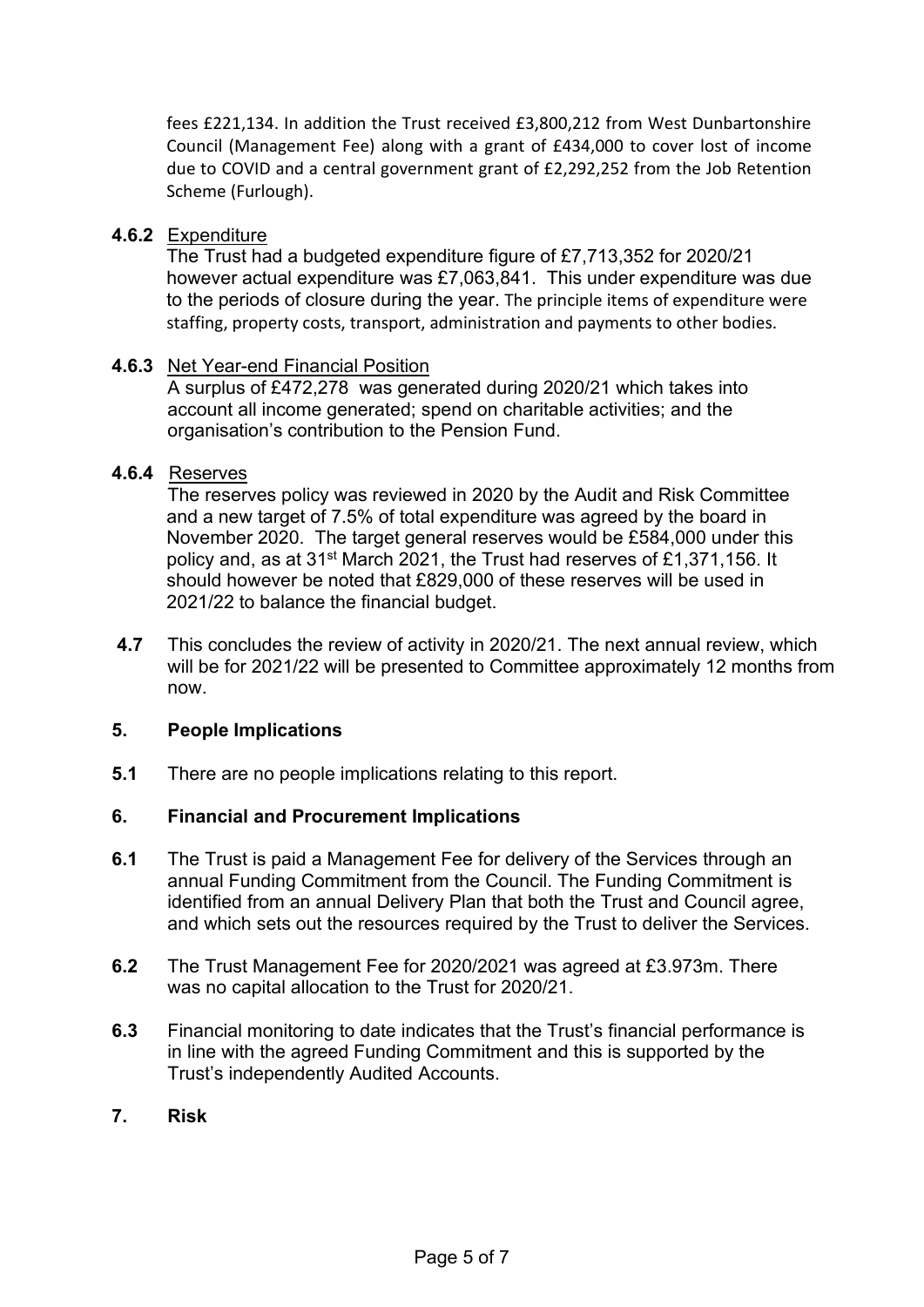- **7.1** The content of this report forms a core element of the Council's monitoring of the Leisure Trust's performance. Failure to gather, report and scrutinise performance in this way would mean the Council was not effectively ensuring it was getting good value for money from the Trust in return for the annual management fee.
- **7.2** Covid-19 and the associated periods of lockdown resulting in significant periods of non-operation of facilities presented a financial risk to the Trust however good financial management, support from the Council, the various income and business support grants from the government, including the Job Retention Scheme, has enabled the Trust to move into 2021/22 in a financially stable position.

## **8. Equalities Impact Assessment (EIA)**

**8.1** No issues were identified in relation to this report.

## **9. Consultation**

- **9.1** The General Manager of the Leisure Trust has been consulted in relation to this report.
- **9.2** Council Legal, Financial and Procurement officers have been consulted in relation to this report.

### **10. Strategic Assessment**

- **10.1** This report supports the following strategic priorities:
	- Efficient and effective frontline services that improve the everyday lives of residents
	- Supported individuals, families and carers living independently and with dianity

#### **Malcolm Bennie Chief Officer – Citizens, Culture and Facilities Date: 18 October 2021**

| <b>Persons to Contact:</b> | Malcolm Bennie, Chief Officer - Citizens, Culture and<br><b>Facilities</b><br>16 Church Street, Dumbarton, G82 1QL.<br>Telephone: 01389 737187<br>e-mail: malcolm.bennie@west-dunbarton.gov.uk |
|----------------------------|------------------------------------------------------------------------------------------------------------------------------------------------------------------------------------------------|
|                            | Lynda Dinnie - Manager of Leisure and Facilities<br>Elm Road, Dumbarton, G82 2RH                                                                                                               |

\_\_\_\_\_\_\_\_\_\_\_\_\_\_\_\_\_\_\_\_\_\_\_\_\_\_\_\_\_\_\_\_\_\_\_\_\_\_\_\_\_\_\_\_\_\_\_\_\_\_\_\_\_\_\_\_\_\_\_\_\_\_\_\_\_\_\_

Telephone: 01389 772097